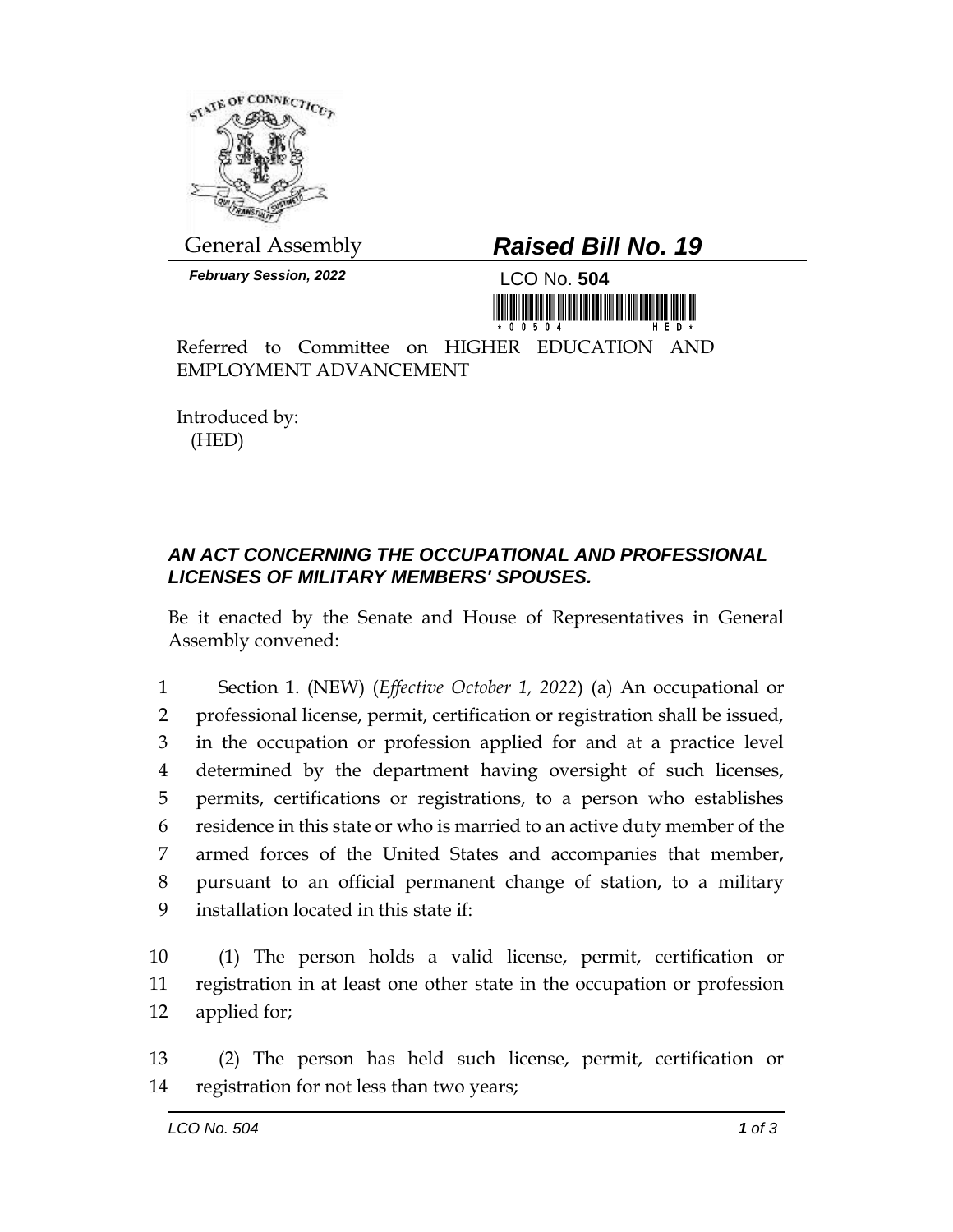(3) The person is in good standing in all states in which he or she holds a license, permit, certification or registration and (A) has not had a license, permit, certification or registration revoked or discipline imposed by any state, (B) does not have a complaint, allegation or investigation related to unprofessional conduct pending in any state, and (C) has not voluntarily surrendered a license, permit, certification or registration while under investigation for unprofessional conduct in any state;

 (4) The person takes and passes any examination required of other applicants for the license, permit, certification or registration;

 (5) The person satisfies any background check or character and fitness 26 check required of other applicants for the license, permit, certification or registration; and

 (6) The person pays all fees required of other applicants for the license, permit, certification or registration.

 (b) Any person issued a license, permit, certification or registration pursuant to this section shall be subject to the laws of this state and the jurisdiction of the department having oversight of such license, permit, certification or registration.

 (c) Notwithstanding the provisions of this section, any department head, as defined in section 4-5 of the general statutes, may deny an occupational or professional license, permit, certification or registration for which such department head has responsibility if he or she finds such denial is in the best interest of the state.

This act shall take effect as follows and shall amend the following sections:

| Section 1 | October 1, 2022 | New section |
|-----------|-----------------|-------------|
|           |                 |             |

## *Statement of Purpose:*

To allow military members' spouses to obtain an occupational or professional license in this state if they hold such license in another state.